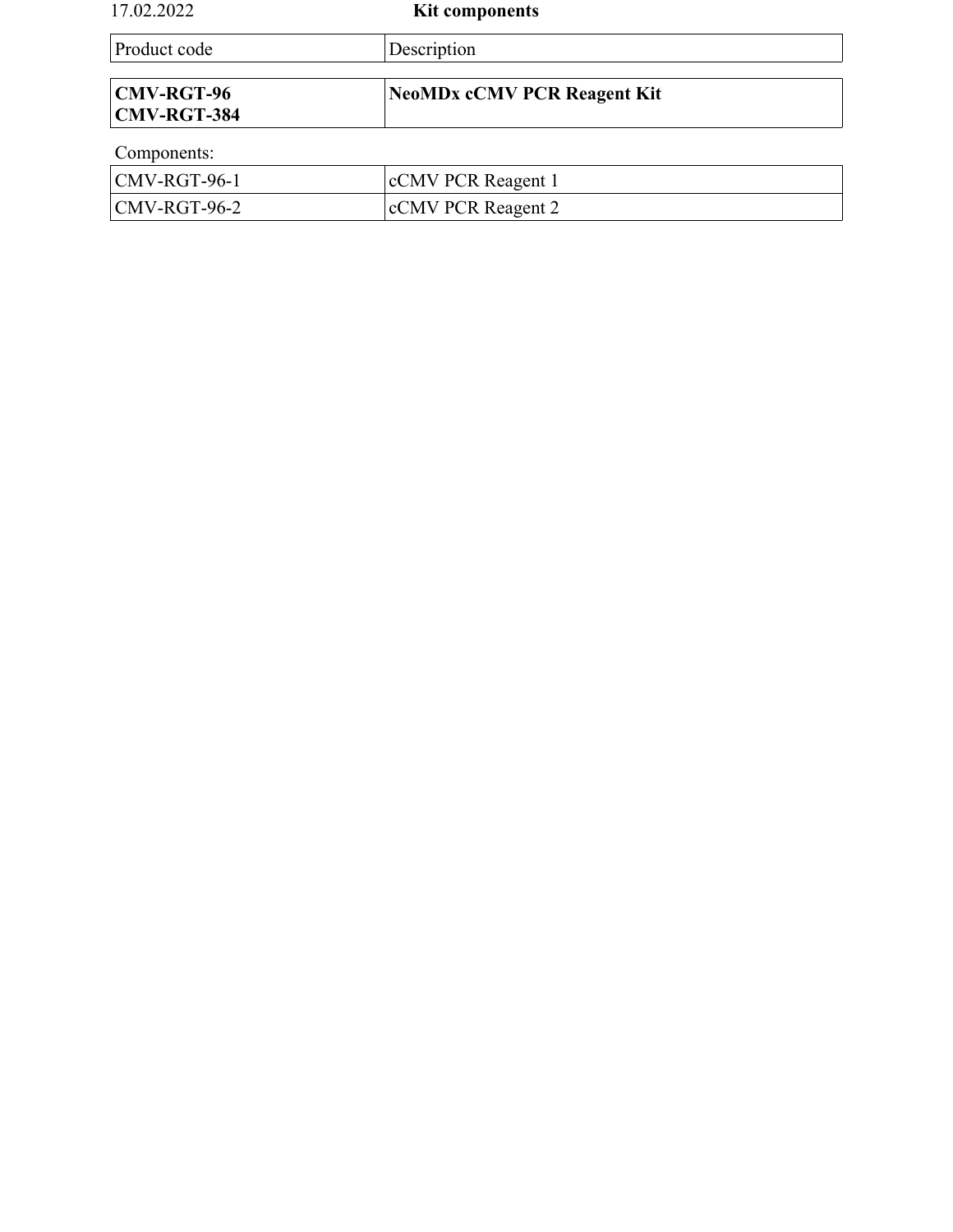

*Printing date 17.02.2022 Revision: 06.01.2022*

#### *SECTION 1: Identification of the substance/mixture and of the company/undertaking*

*ꞏ 1.1 Product identifier*

*ꞏ Trade name: cCMV PCR Reagent 1*

*ꞏ Product number: CMV-RGT-96-1, CMV-RGT-384-1*

*ꞏ 1.2 Relevant identified uses of the substance or mixture and uses advised against*

*ꞏ Product category PC21 Laboratory chemicals*

*ꞏ Application of the substance / the mixture Laboratory chemicals*

*ꞏ 1.3 Details of the supplier of the safety data sheet*

*ꞏ Manufacturer/Supplier: PerkinElmer Inc 549 Albany St Boston, MA 02118*

*ꞏ Further information obtainable from: US Technical Support 800-762-4000*

*ꞏ 1.4 Emergency telephone number: If inside USA, call CHEMTREC at 1-800-424-9300 If outside USA, call CHEMTREC at 1-703-527-3887*

### *SECTION 2: Hazards identification*

*ꞏ 2.1 Classification of the substance or mixture ꞏ 2.1.1 Classification according to Regulation (EC) No 1272/2008 Skin Sens. 1 H317 May cause an allergic skin reaction. ꞏ 2.1.3 Additional information: For the wording of the relevant risk phrases refer to section 16. ꞏ 2.2 Label elements ꞏ Labelling according to Regulation (EC) No 1272/2008 The product is classified and labelled according to the CLP regulation. ꞏ Hazard pictograms*



*ꞏ Signal word Warning*

*ꞏ Hazard-determining components of labelling:*

*2-methyl-2H-isothiazol-3-one*

*ꞏ Hazard statements*

*H317 May cause an allergic skin reaction.*

*ꞏ Precautionary statements*

*P261 Avoid breathing dust/fume/gas/mist/vapours/spray.*

*P280 Wear protective gloves.*

*P362+P364 Take off contaminated clothing and wash it before reuse.*

*P333+P313 If skin irritation or rash occurs: Get medical advice/attention.*

*P321 Specific treatment (see on this label).*

*P501 Dispose of contents/container in accordance with local/regional/national/international regulations.*

*ꞏ 2.3 Other hazards*

- *ꞏ Results of PBT and vPvB assessment*
- *ꞏ PBT: Not applicable.*

(Contd. on page 2)

EU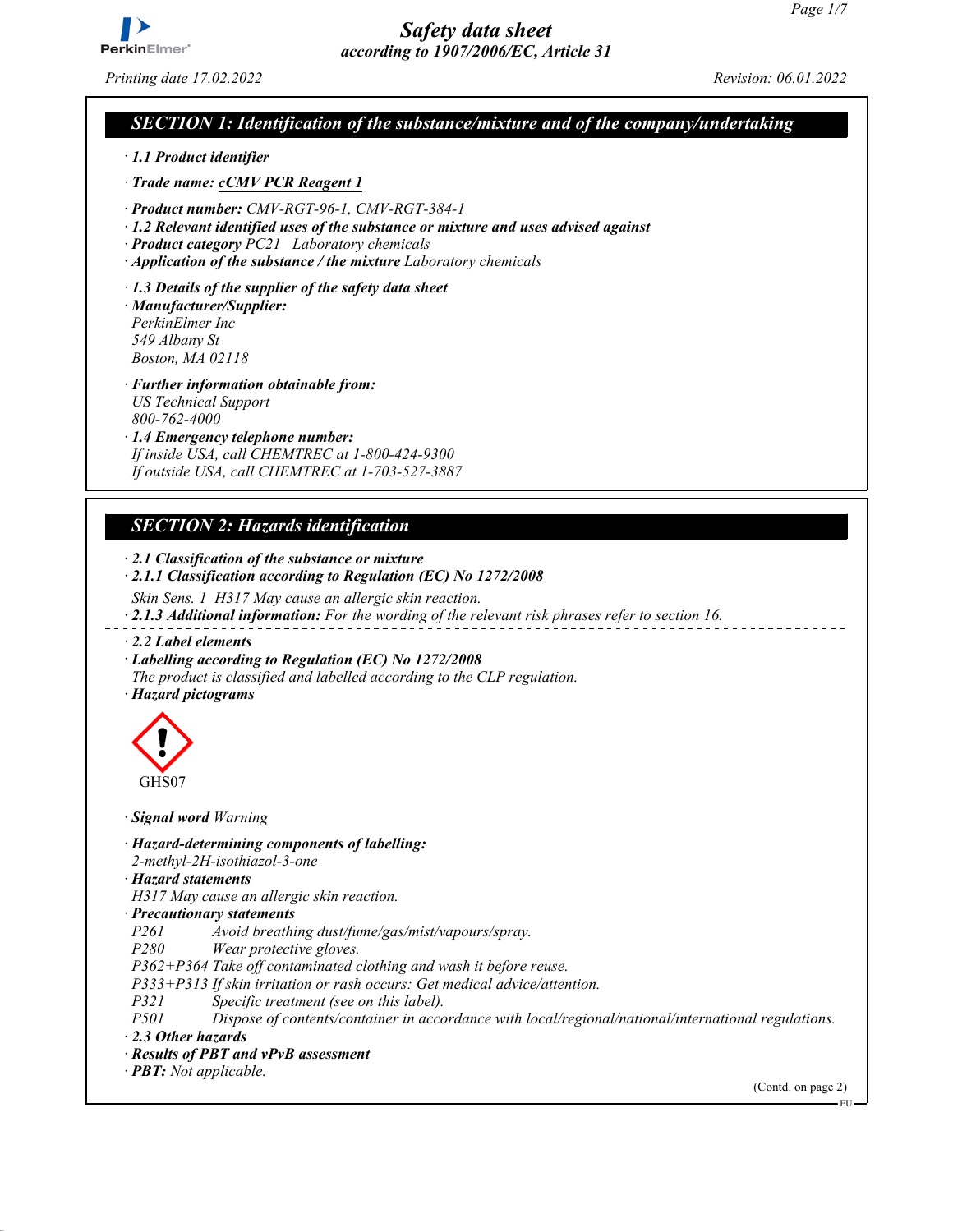*Printing date 17.02.2022 Revision: 06.01.2022*

*Trade name: cCMV PCR Reagent 1*

*ꞏ vPvB: Not applicable.*

(Contd. of page 1)

#### *SECTION 3: Composition/information on ingredients*

#### *ꞏ 3.2 Chemical characterisation: Mixtures*

*ꞏ Description: Mixture of substances listed below with nonhazardous additions.*

| · Dangerous components: |                                                                                                                            |              |
|-------------------------|----------------------------------------------------------------------------------------------------------------------------|--------------|
| $CAS: 1185-53-1$        | 2-amino-2-(hydroxymethyl)propane-1,3-diolhydrochloride                                                                     | $1 - 2.5\%$  |
| EINECS: 214-684-5       | $\sqrt{\sqrt{2}}$ Skin Irrit. 2, H315; Eye Irrit. 2, H319; STOT SE 3, H335                                                 |              |
| $CAS: 2682 - 20 - 4$    | $ 2$ -methyl-2H-isothiazol-3-one                                                                                           | $\leq 0.1\%$ |
|                         | EINECS: 220-239-6<br>Index number: 613-326-00-9 Corr. 1B, H314; Eye Dam. 1, H318; $\otimes$ Aquatic Acute 1, H400; Aquatic |              |
|                         |                                                                                                                            |              |
|                         | Chronic 1, H410; $\langle \rangle$ Skin Sens. 1A, H317                                                                     |              |

*ꞏ Additional information: For the wording of the relevant risk phrases refer to section 16.*

### *SECTION 4: First aid measures*

*ꞏ 4.1 Description of first aid measures*

- *ꞏ General information: Immediately remove any clothing soiled by the product.*
- *ꞏ After inhalation:*
- *Supply fresh air and to be sure call for a doctor.*
- *In case of unconsciousness place patient stably in side position for transportation.*
- *ꞏ After eye contact: Rinse opened eye for several minutes under running water.*
- *ꞏ After swallowing: If symptoms persist consult doctor.*
- *ꞏ 4.2 Most important symptoms and effects, both acute and delayed No further relevant information available.*
- *ꞏ 4.3 Indication of any immediate medical attention and special treatment needed*

*No further relevant information available.*

## *SECTION 5: Firefighting measures*

- *ꞏ 5.1 Extinguishing media*
- *ꞏ Suitable extinguishing agents: Use fire extinguishing methods suitable to surrounding conditions.*
- *ꞏ 5.2 Special hazards arising from the substance or mixture No further relevant information available.*
- *ꞏ 5.3 Advice for firefighters*
- *ꞏ Protective equipment: Wear self-contained respiratory protective device.*

## *SECTION 6: Accidental release measures*

- *ꞏ 6.1 Personal precautions, protective equipment and emergency procedures Not required.*
- *ꞏ 6.2 Environmental precautions:*
- *Dilute with plenty of water.*
- *Do not allow to enter sewers/ surface or ground water.*
- *ꞏ 6.3 Methods and material for containment and cleaning up:*

*Absorb with liquid-binding material (sand, diatomite, acid binders, universal binders, sawdust). Dispose contaminated material as waste according to item 13. Ensure adequate ventilation.*

*ꞏ 6.4 Reference to other sections*

*See Section 7 for information on safe handling. See Section 8 for information on personal protection equipment.*

(Contd. on page 3)

EU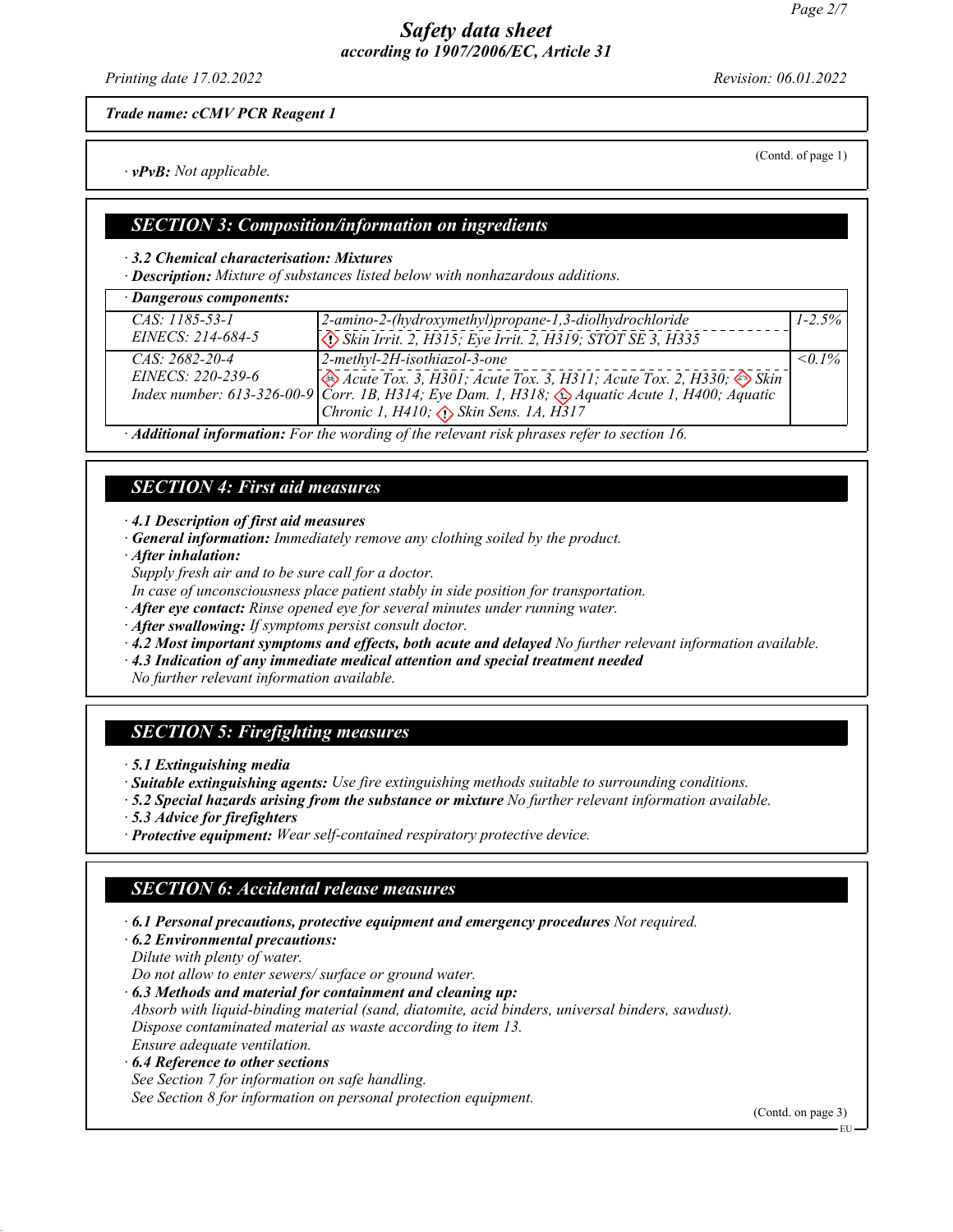*Printing date 17.02.2022 Revision: 06.01.2022*

(Contd. of page 2)

*Trade name: cCMV PCR Reagent 1*

*See Section 13 for disposal information.*

#### *SECTION 7: Handling and storage*

*ꞏ 7.1 Precautions for safe handling*

*Ensure good ventilation/exhaustion at the workplace. Prevent formation of aerosols.*

*ꞏ Information about fire - and explosion protection: No special measures required.*

*ꞏ 7.2 Conditions for safe storage, including any incompatibilities*

*ꞏ Storage:*

*ꞏ Requirements to be met by storerooms and containers: No special requirements.*

*ꞏ Information about storage in one common storage facility: Not required.*

*ꞏ Further information about storage conditions: None.*

*ꞏ Storage class: 12*

*ꞏ 7.3 Specific end use(s) No further relevant information available.*

#### *SECTION 8: Exposure controls/personal protection*

- *ꞏ 8.1 Control parameters*
- *ꞏ Additional information about design of technical facilities: No further data; see item 7.*
- *ꞏ Ingredients with limit values that require monitoring at the workplace: The product does not contain any relevant quantities of materials with critical values that have to be monitored at the workplace.*
- *ꞏ 8.2 Exposure controls*
- *ꞏ Personal protective equipment:*
- *ꞏ General protective and hygienic measures: Immediately remove all soiled and contaminated clothing Wash hands before breaks and at the end of work.*
- *ꞏ Respiratory protection:*

*In case of brief exposure or low pollution use respiratory filter device. In case of intensive or longer exposure use self-contained respiratory protective device.*

*Suitable respiratory protective device recommended.*

*ꞏ Protection of hands:*



*Protective gloves*

*The glove material has to be impermeable and resistant to the product/ the substance/ the preparation.*

*Selection of the glove material on consideration of the penetration times, rates of diffusion and the degradation ꞏ Material of gloves*

*The selection of the suitable gloves does not only depend on the material, but also on further marks of quality and varies from manufacturer to manufacturer. As the product is a preparation of several substances, the resistance of the glove material can not be calculated in advance and has therefore to be checked prior to the application.*

*ꞏ Penetration time of glove material*

*The exact break through time has to be found out by the manufacturer of the protective gloves and has to be observed.*

*ꞏ Eye protection: Goggles recommended during refilling*

(Contd. on page 4)

EU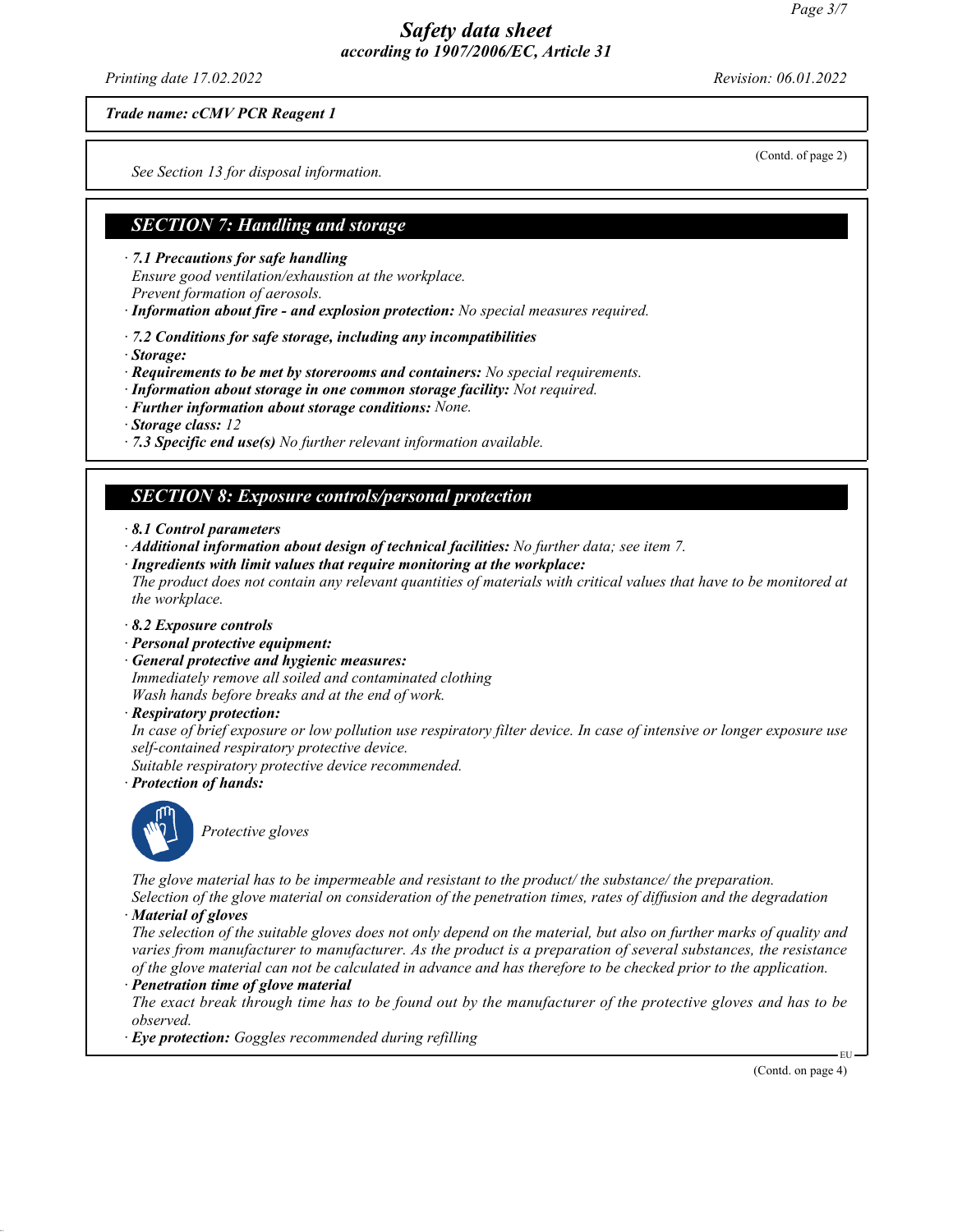*Printing date 17.02.2022 Revision: 06.01.2022*

*Trade name: cCMV PCR Reagent 1*

(Contd. of page 3)

| <b>SECTION 9: Physical and chemical properties</b>                                      |                                               |
|-----------------------------------------------------------------------------------------|-----------------------------------------------|
| 9.1 Information on basic physical and chemical properties<br><b>General Information</b> |                                               |
| · Appearance:                                                                           |                                               |
| Form:                                                                                   | Fluid                                         |
| Colour:                                                                                 | According to product specification            |
| Odour:                                                                                  | Characteristic                                |
| Odour threshold:                                                                        | Not determined.                               |
| $\cdot$ pH-value:                                                                       | Not determined.                               |
| $\cdot$ Change in condition                                                             |                                               |
| Melting point/freezing point:                                                           | $\theta$ °C                                   |
| Initial boiling point and boiling range: Undetermined.                                  |                                               |
| · Flash point:                                                                          | Not applicable.                               |
| · Flammability (solid, gas):                                                            | Not applicable.                               |
| · Decomposition temperature:                                                            | Not determined.                               |
| · Auto-ignition temperature:                                                            | Product is not selfigniting.                  |
| <b>Explosive properties:</b>                                                            | Product does not present an explosion hazard. |
| · Explosion limits:                                                                     |                                               |
| Lower:                                                                                  | Not determined.                               |
| <b>Upper:</b>                                                                           | Not determined.                               |
| · Vapour pressure at 20 °C:                                                             | $23$ hPa                                      |
| $\cdot$ Density at 20 °C:                                                               | $1$ g/cm <sup>3</sup>                         |
| · Relative density                                                                      | Not determined.                               |
| · Vapour density                                                                        | Not determined.                               |
| · Evaporation rate                                                                      | Not determined.                               |
| · Solubility in / Miscibility with                                                      |                                               |
| water:                                                                                  | Fully miscible.                               |
| · Partition coefficient: n-octanol/water:                                               | Not determined.                               |
| · Viscosity:                                                                            |                                               |
| Dynamic:                                                                                | Not determined.                               |
| Kinematic:                                                                              | Not determined.                               |
| · Solvent content:                                                                      |                                               |
| Water:                                                                                  | 98.6%                                         |
| <b>Solids content:</b>                                                                  | 100.0%                                        |
| · 9.2 Other information                                                                 | No further relevant information available.    |

# *SECTION 10: Stability and reactivity*

*ꞏ 10.1 Reactivity No further relevant information available.*

*ꞏ 10.2 Chemical stability*

*ꞏ Thermal decomposition / conditions to be avoided: No decomposition if used according to specifications.*

*ꞏ 10.3 Possibility of hazardous reactions No dangerous reactions known.*

*ꞏ 10.4 Conditions to avoid No further relevant information available.*

*ꞏ 10.5 Incompatible materials: No further relevant information available.*

(Contd. on page 5)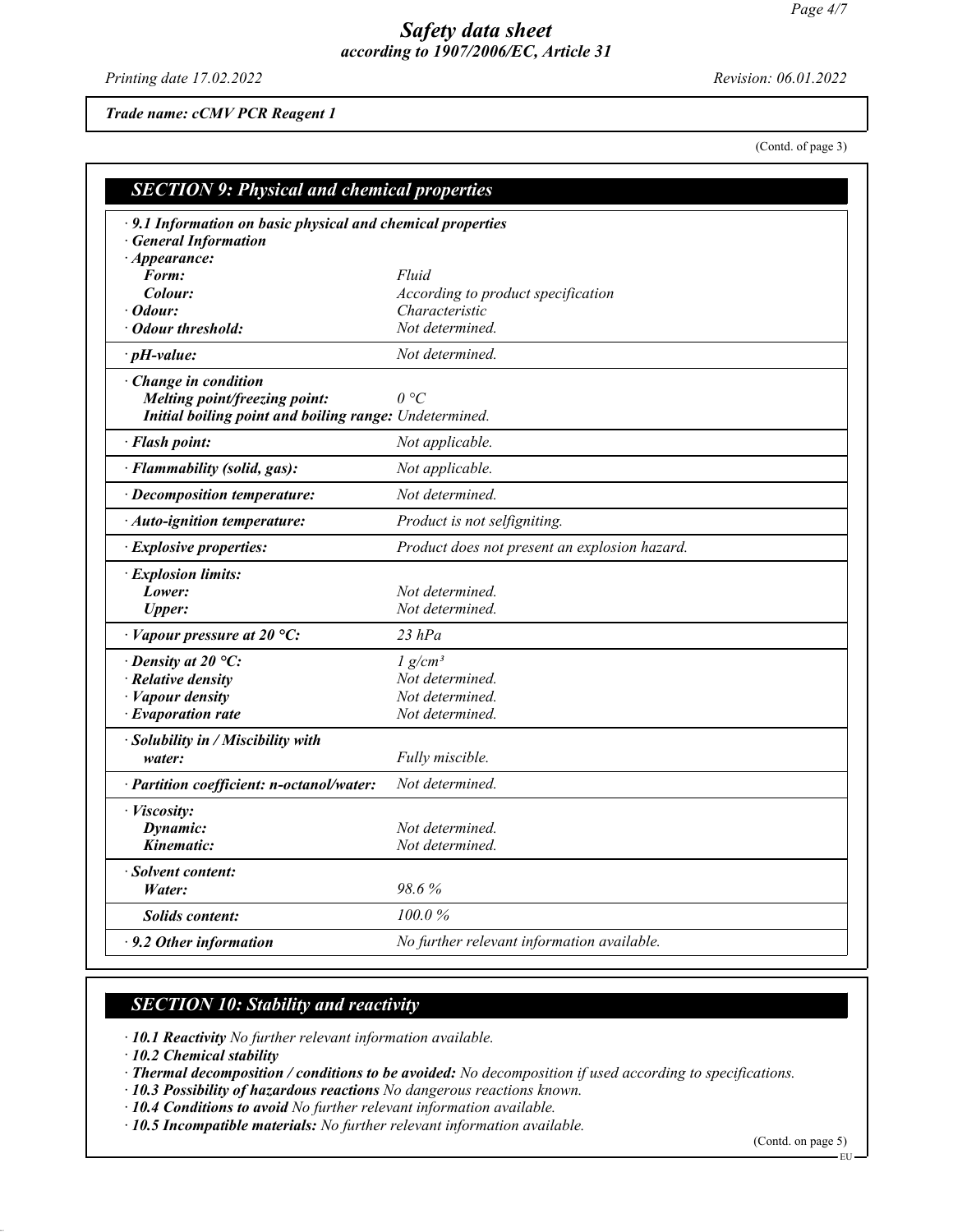*Printing date 17.02.2022 Revision: 06.01.2022*

(Contd. of page 4)

*Trade name: cCMV PCR Reagent 1*

*ꞏ 10.6 Hazardous decomposition products: No dangerous decomposition products known.*

#### *SECTION 11: Toxicological information*

*ꞏ 11.1 Information on toxicological effects*

- *ꞏ Acute toxicity Based on available data, the classification criteria are not met.*
- *ꞏ Primary irritant effect:*
- *ꞏ Skin corrosion/irritation Based on available data, the classification criteria are not met.*
- *ꞏ Serious eye damage/irritation Based on available data, the classification criteria are not met.*
- *ꞏ Respiratory or skin sensitisation*
- *May cause an allergic skin reaction.*
- *ꞏ Additional toxicological information:*
- *ꞏ CMR effects (carcinogenity, mutagenicity and toxicity for reproduction)*
- *ꞏ Germ cell mutagenicity Based on available data, the classification criteria are not met.*
- *ꞏ Carcinogenicity Based on available data, the classification criteria are not met.*
- *ꞏ Reproductive toxicity Based on available data, the classification criteria are not met.*
- *ꞏ STOT-single exposure Based on available data, the classification criteria are not met.*
- *ꞏ STOT-repeated exposure Based on available data, the classification criteria are not met.*
- *ꞏ Aspiration hazard Based on available data, the classification criteria are not met.*

### *SECTION 12: Ecological information*

*ꞏ 12.1 Toxicity*

- *ꞏ Aquatic toxicity: No further relevant information available.*
- *ꞏ 12.2 Persistence and degradability No further relevant information available.*
- *ꞏ 12.3 Bioaccumulative potential No further relevant information available.*
- *ꞏ 12.4 Mobility in soil No further relevant information available.*
- *ꞏ 12.5 Results of PBT and vPvB assessment*
- *ꞏ PBT: Not applicable.*
- *ꞏ vPvB: Not applicable.*
- *ꞏ 12.6 Other adverse effects No further relevant information available.*

### *SECTION 13: Disposal considerations*

- *ꞏ 13.1 Waste treatment methods*
- *ꞏ Recommendation*
- *Must not be disposed together with household garbage. Do not allow product to reach sewage system. Hand over to hazardous waste disposers.*

*Must be specially treated adhering to official regulations.*

- *ꞏ Uncleaned packaging:*
- *ꞏ Recommendation: Disposal must be made according to official regulations.*
- *ꞏ Recommended cleansing agents: Water, if necessary together with cleansing agents.*

## *SECTION 14: Transport information*

*ꞏ 14.1 UN-Number ꞏ ADR, IMDG, IATA Void*

(Contd. on page 6)

EU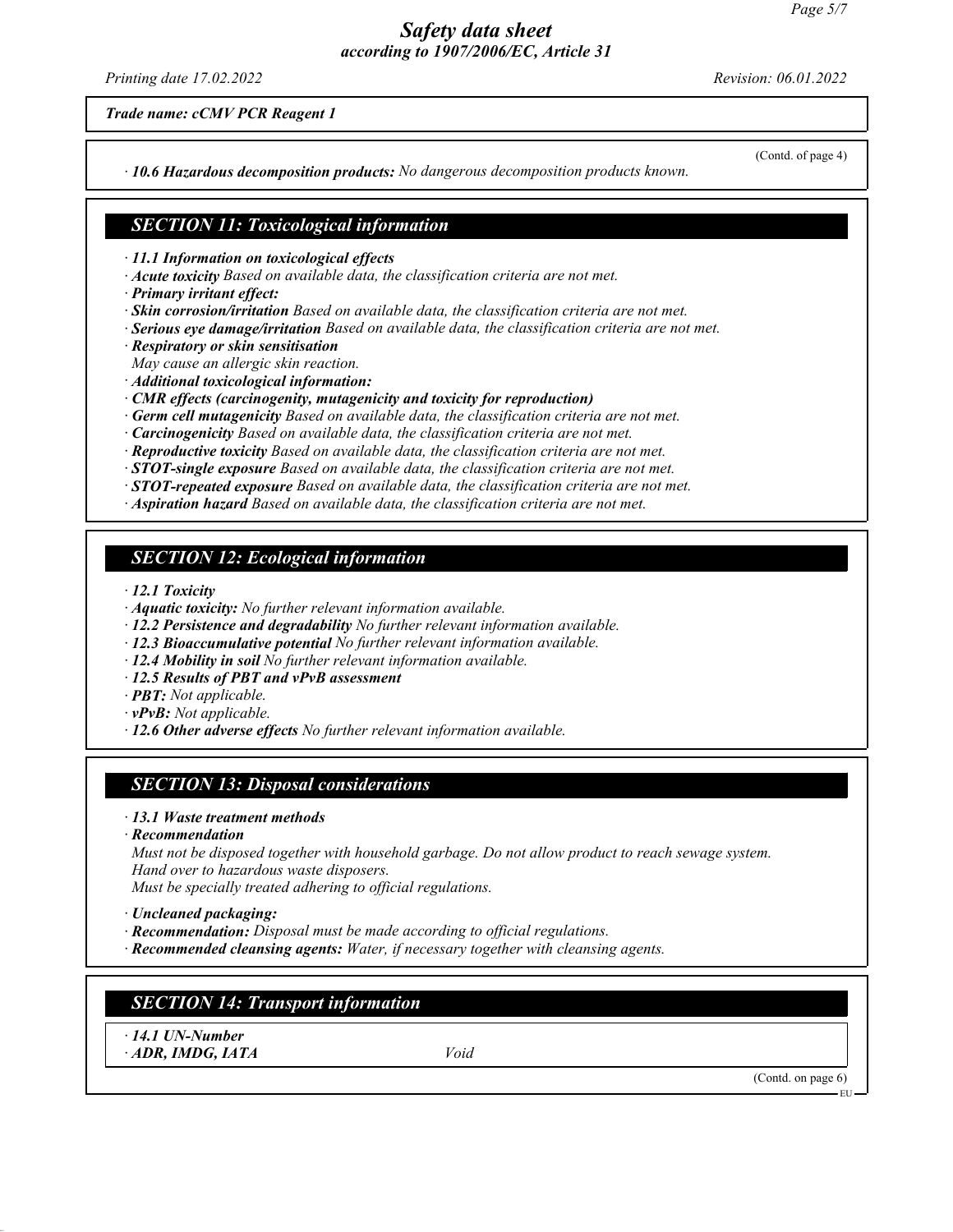*Printing date 17.02.2022 Revision: 06.01.2022*

*Trade name: cCMV PCR Reagent 1*

|                                                                                           |                 | (Contd. of page 5) |
|-------------------------------------------------------------------------------------------|-----------------|--------------------|
| $\cdot$ 14.2 UN proper shipping name<br>ADR, IMDG, IATA                                   | Void            |                    |
| $\cdot$ 14.3 Transport hazard class(es)                                                   |                 |                    |
| $\cdot$ ADR, ADN, IMDG, IATA<br>· Class                                                   | Void            |                    |
| · 14.4 Packing group<br>$\cdot$ ADR, IMDG, IATA                                           | Void            |                    |
| $\cdot$ 14.5 Environmental hazards:                                                       | Not applicable. |                    |
| $\cdot$ 14.6 Special precautions for user                                                 | Not applicable. |                    |
| $\cdot$ 14.7 Transport in bulk according to Annex II of<br><b>Marpol and the IBC Code</b> | Not applicable. |                    |
| · UN "Model Regulation":                                                                  | Void            |                    |

### *SECTION 15: Regulatory information*

*ꞏ 15.1 Safety, health and environmental regulations/legislation specific for the substance or mixture*

*ꞏ Directive 2012/18/EU*

*ꞏ Named dangerous substances - ANNEX I None of the ingredients is listed.*

*ꞏ REGULATION (EC) No 1907/2006 ANNEX XVII Conditions of restriction: 3*

*ꞏ DIRECTIVE 2011/65/EU on the restriction of the use of certain hazardous substances in electrical and electronic equipment – Annex II*

*None of the ingredients is listed.*

*ꞏ REGULATION (EU) 2019/1148*

*ꞏ Annex I - RESTRICTED EXPLOSIVES PRECURSORS (Upper limit value for the purpose of licensing under Article 5(3))*

*None of the ingredients is listed.*

*ꞏ Annex II - REPORTABLE EXPLOSIVES PRECURSORS*

*None of the ingredients is listed.*

*ꞏ Regulation (EC) No 273/2004 on drug precursors*

*None of the ingredients is listed.*

*ꞏ Regulation (EC) No 111/2005 laying down rules for the monitoring of trade between the Community and third countries in drug precursors*

*None of the ingredients is listed.*

*ꞏ 15.2 Chemical safety assessment: A Chemical Safety Assessment has not been carried out.*

### *SECTION 16: Other information*

*The information provided in this Safety Data Sheet is based on our present knowledge, and believed to be correct at the date of publication. However, no representation is made concerning its accuracy and completeness. It is intended as guidance only, and is not to be considered a warranty or quality specification. All materials may present unknown hazards, and should be used with caution. Although certain hazards are described, we cannot guarantee that these are the only hazards which exist. PerkinElmer, Inc. shall not be held liable for any damage resulting from handling or from contact with the product.*

(Contd. on page 7)

EU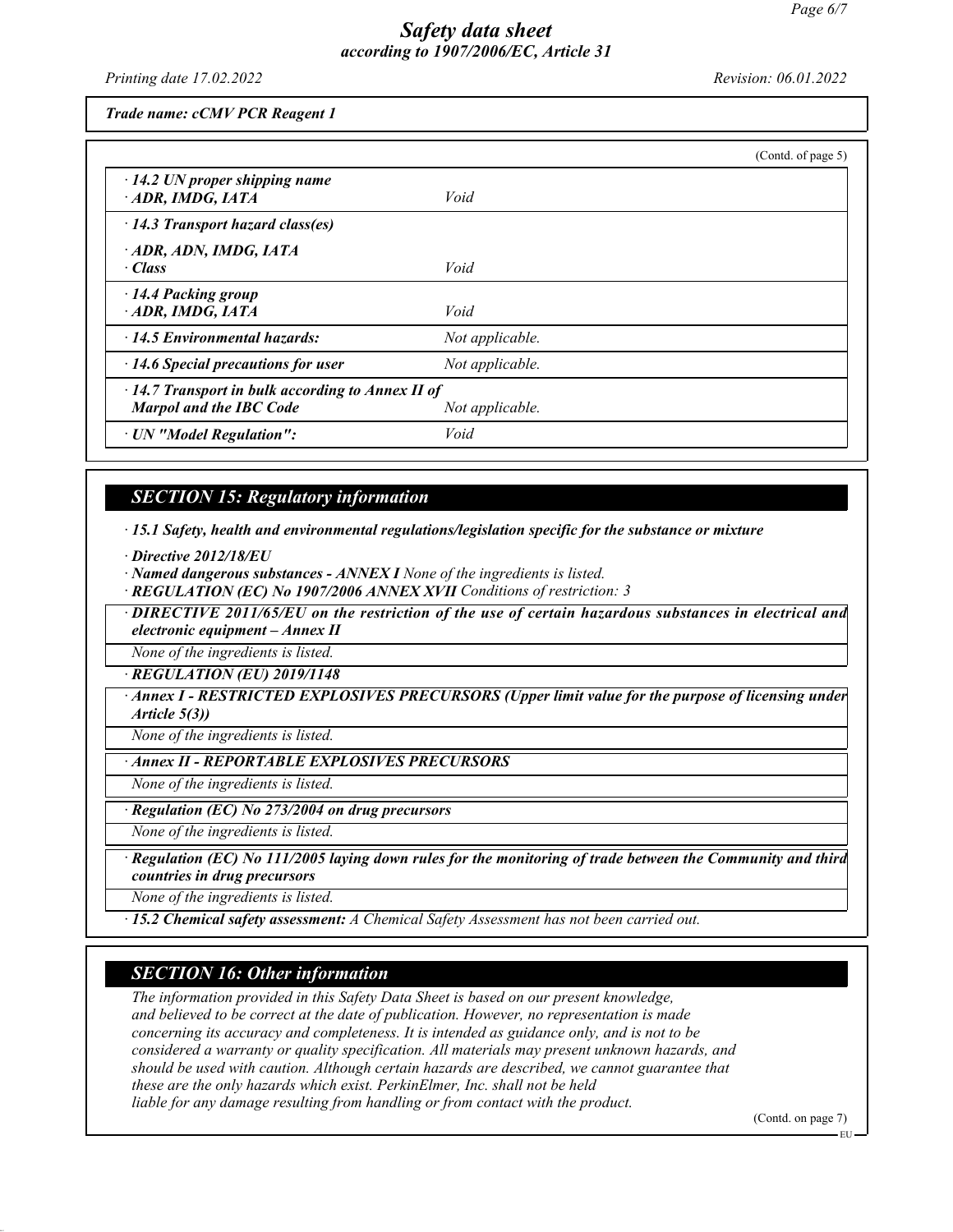*Printing date 17.02.2022 Revision: 06.01.2022*

## *Trade name: cCMV PCR Reagent 1*

| (Contd. of page 6)                                                                                                                     |
|----------------------------------------------------------------------------------------------------------------------------------------|
| $\cdot$ Abbreviations and acronyms:                                                                                                    |
| ADR: Accord relatif au transport international des marchandises dangereuses par route (European Agreement Concerning the International |
| Carriage of Dangerous Goods by Road)                                                                                                   |
| IMDG: International Maritime Code for Dangerous Goods                                                                                  |
| IATA: International Air Transport Association                                                                                          |
| GHS: Globally Harmonised System of Classification and Labelling of Chemicals                                                           |
| EINECS: European Inventory of Existing Commercial Chemical Substances                                                                  |
| <b>ELINCS: European List of Notified Chemical Substances</b>                                                                           |
| CAS: Chemical Abstracts Service (division of the American Chemical Society)                                                            |
| PBT: Persistent, Bioaccumulative and Toxic                                                                                             |
| <i>vPvB: very Persistent and very Bioaccumulative</i>                                                                                  |
| Acute Tox. 3: Acute toxicity – Category 3                                                                                              |
| Acute Tox. 2: Acute toxicity – Category 2                                                                                              |
| Skin Corr. 1B: Skin corrosion/irritation – Category 1B                                                                                 |
| Skin Irrit. 2: Skin corrosion/irritation – Category 2                                                                                  |
| Eye Dam. 1: Serious eye damage/eye irritation $-$ Category 1                                                                           |
| Eye Irrit. 2: Serious eye damage/eye irritation – Category 2                                                                           |
| Skin Sens. 1: Skin sensitisation – Category 1                                                                                          |
| Skin Sens. 1A: Skin sensitisation – Category 1A                                                                                        |
| STOT SE 3: Specific target organ toxicity (single exposure) – Category 3                                                               |
| Aquatic Acute 1: Hazardous to the aquatic environment - acute aquatic hazard $-$ Category 1                                            |
| Aquatic Chronic 1: Hazardous to the aquatic environment - long-term aquatic hazard – Category 1                                        |
| - EU –                                                                                                                                 |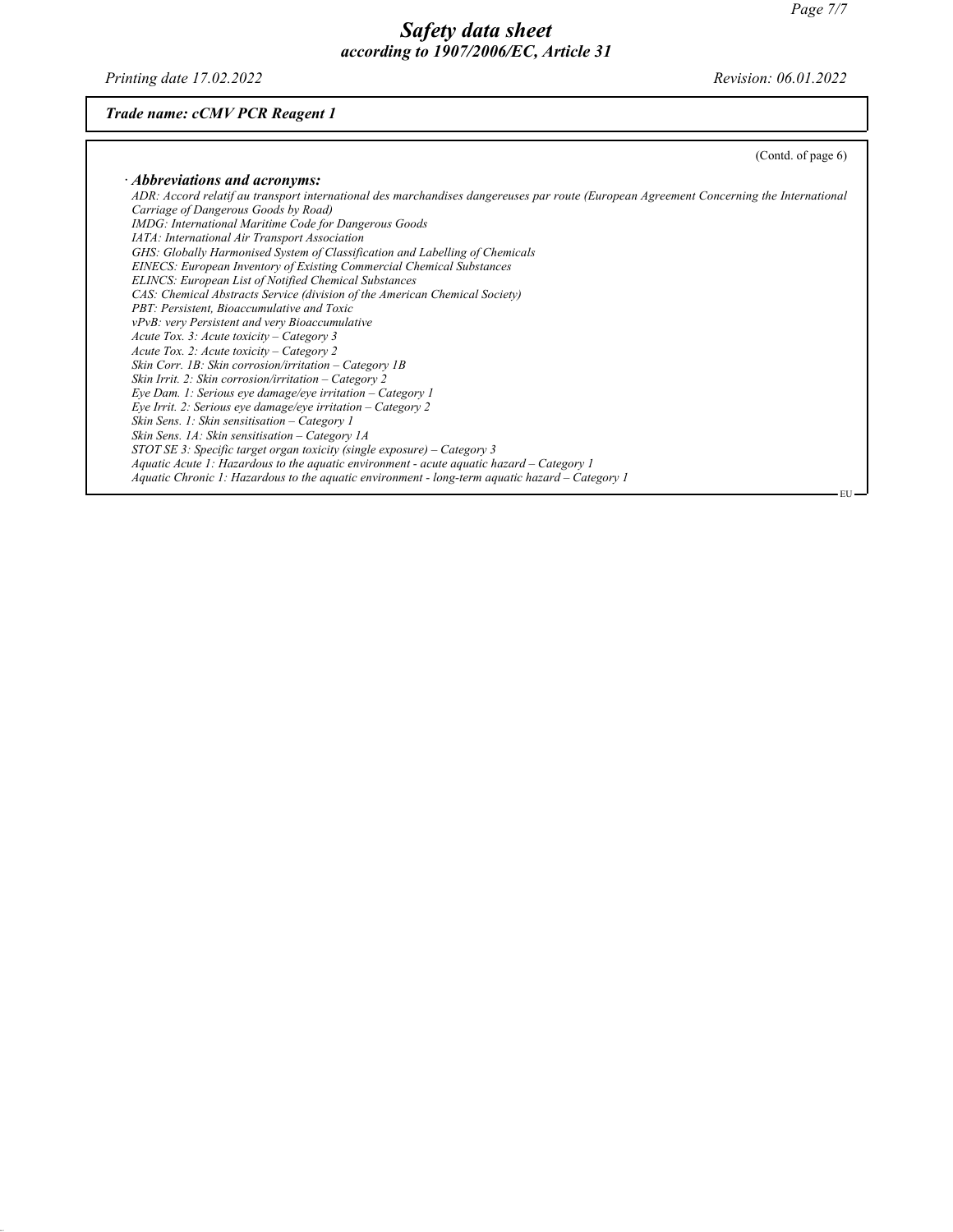

*Printing date 17.02.2022 Revision: 06.01.2022*

#### *SECTION 1: Identification of the substance/mixture and of the company/undertaking*

*ꞏ 1.1 Product identifier*

*ꞏ Trade name: cCMV PCR Reagent 2*

*ꞏ Product number: CMV-RGT-96-2, CMV-RGT-384-2*

*ꞏ 1.2 Relevant identified uses of the substance or mixture and uses advised against*

*ꞏ Product category PC21 Laboratory chemicals*

*ꞏ Application of the substance / the mixture Laboratory chemicals*

*ꞏ 1.3 Details of the supplier of the safety data sheet*

*ꞏ Manufacturer/Supplier: PerkinElmer Inc 549 Albany St Boston, MA 02118*

*ꞏ Further information obtainable from: US Technical Support 800-762-4000*

*ꞏ 1.4 Emergency telephone number: If inside USA, call CHEMTREC at 1-800-424-9300 If outside USA, call CHEMTREC at 1-703-527-3887*

### *SECTION 2: Hazards identification*

*ꞏ 2.1 Classification of the substance or mixture ꞏ 2.1.1 Classification according to Regulation (EC) No 1272/2008 Skin Sens. 1 H317 May cause an allergic skin reaction. ꞏ 2.1.3 Additional information: For the wording of the relevant risk phrases refer to section 16. ꞏ 2.2 Label elements ꞏ Labelling according to Regulation (EC) No 1272/2008 The product is classified and labelled according to the CLP regulation. ꞏ Hazard pictograms*



*ꞏ Signal word Warning*

*ꞏ Hazard-determining components of labelling:*

*2-methyl-2H-isothiazol-3-one*

*ꞏ Hazard statements*

*H317 May cause an allergic skin reaction.*

*ꞏ Precautionary statements*

*P261 Avoid breathing dust/fume/gas/mist/vapours/spray.*

*P280 Wear protective gloves.*

*P362+P364 Take off contaminated clothing and wash it before reuse.*

*P333+P313 If skin irritation or rash occurs: Get medical advice/attention.*

*P321 Specific treatment (see on this label).*

*P501 Dispose of contents/container in accordance with local/regional/national/international regulations.*

*ꞏ 2.3 Other hazards*

- *ꞏ Results of PBT and vPvB assessment*
- *ꞏ PBT: Not applicable.*

(Contd. on page 2)

EU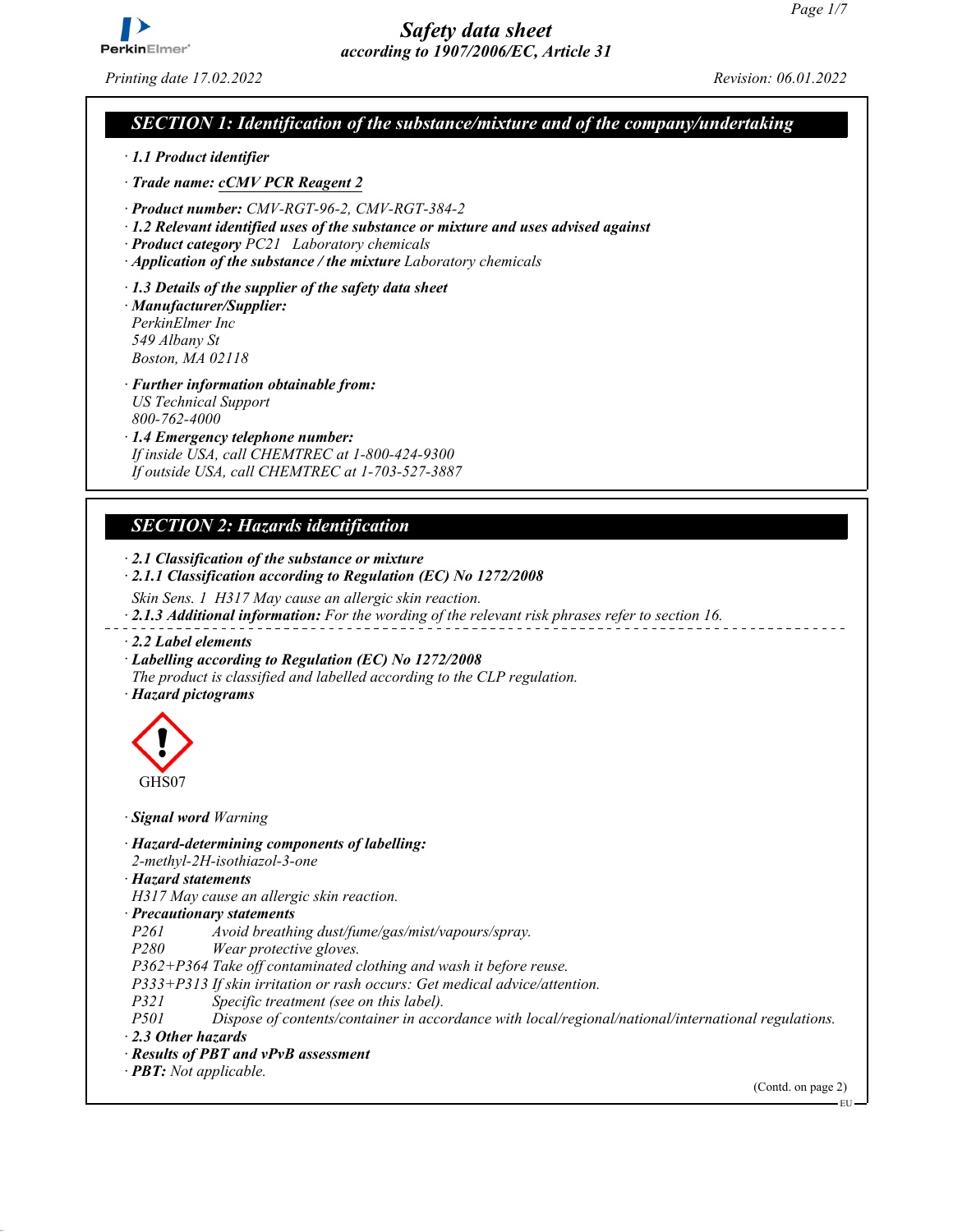*Printing date 17.02.2022 Revision: 06.01.2022*

(Contd. of page 1)

*Trade name: cCMV PCR Reagent 2*

*ꞏ vPvB: Not applicable.*

*ꞏ 3.2 Chemical characterisation: Mixtures ꞏ Description: Mixture of substances listed below with nonhazardous additions.*

*SECTION 3: Composition/information on ingredients*

| · Dangerous components:    |                                                                                                                               |              |
|----------------------------|-------------------------------------------------------------------------------------------------------------------------------|--------------|
| $CAS: 12125-02-9$          | ammonium chloride                                                                                                             | $1 - 2.5\%$  |
| EINECS: 235-186-4          | $\bigotimes$ Acute Tox. 4, H302; Eye Irrit. 2, H319                                                                           |              |
| Index number: 017-014-00-8 |                                                                                                                               |              |
| $CAS: 2682 - 20 - 4$       | 2-methyl-2H-isothiazol-3-one                                                                                                  | $\leq 0.1\%$ |
|                            | EINECS: 220-239-6<br>Index number: 613-326-00-9 Corr. 1B, H314; Eye Dam. 1, H318; $\bigotimes$ Aquatic Acute 1, H400; Aquatic |              |
|                            |                                                                                                                               |              |
|                            | Chronic 1, H410; $\langle \cdot \rangle$ Skin Sens. 1A, H317                                                                  |              |
|                            | A dillet and to Commodons Fourth conceiting of the nel numberies showed unforced to the continue of                           |              |

*ꞏ Additional information: For the wording of the relevant risk phrases refer to section 16.*

## *SECTION 4: First aid measures*

*ꞏ 4.1 Description of first aid measures*

*ꞏ General information: Immediately remove any clothing soiled by the product.*

*ꞏ After inhalation:*

*Supply fresh air and to be sure call for a doctor.*

*In case of unconsciousness place patient stably in side position for transportation.*

*ꞏ After eye contact: Rinse opened eye for several minutes under running water.*

*ꞏ After swallowing: If symptoms persist consult doctor.*

*ꞏ 4.2 Most important symptoms and effects, both acute and delayed No further relevant information available.*

*ꞏ 4.3 Indication of any immediate medical attention and special treatment needed*

*No further relevant information available.*

## *SECTION 5: Firefighting measures*

*ꞏ 5.1 Extinguishing media*

*ꞏ Suitable extinguishing agents: Use fire extinguishing methods suitable to surrounding conditions.*

*ꞏ 5.2 Special hazards arising from the substance or mixture No further relevant information available.*

*ꞏ 5.3 Advice for firefighters*

*ꞏ Protective equipment: Wear self-contained respiratory protective device.*

## *SECTION 6: Accidental release measures*

*ꞏ 6.1 Personal precautions, protective equipment and emergency procedures Not required.*

*ꞏ 6.2 Environmental precautions:*

*Dilute with plenty of water.*

*Do not allow to enter sewers/ surface or ground water.*

*ꞏ 6.3 Methods and material for containment and cleaning up:*

*Absorb with liquid-binding material (sand, diatomite, acid binders, universal binders, sawdust). Dispose contaminated material as waste according to item 13.*

*Ensure adequate ventilation.*

*ꞏ 6.4 Reference to other sections*

*See Section 7 for information on safe handling.*

(Contd. on page 3)

EU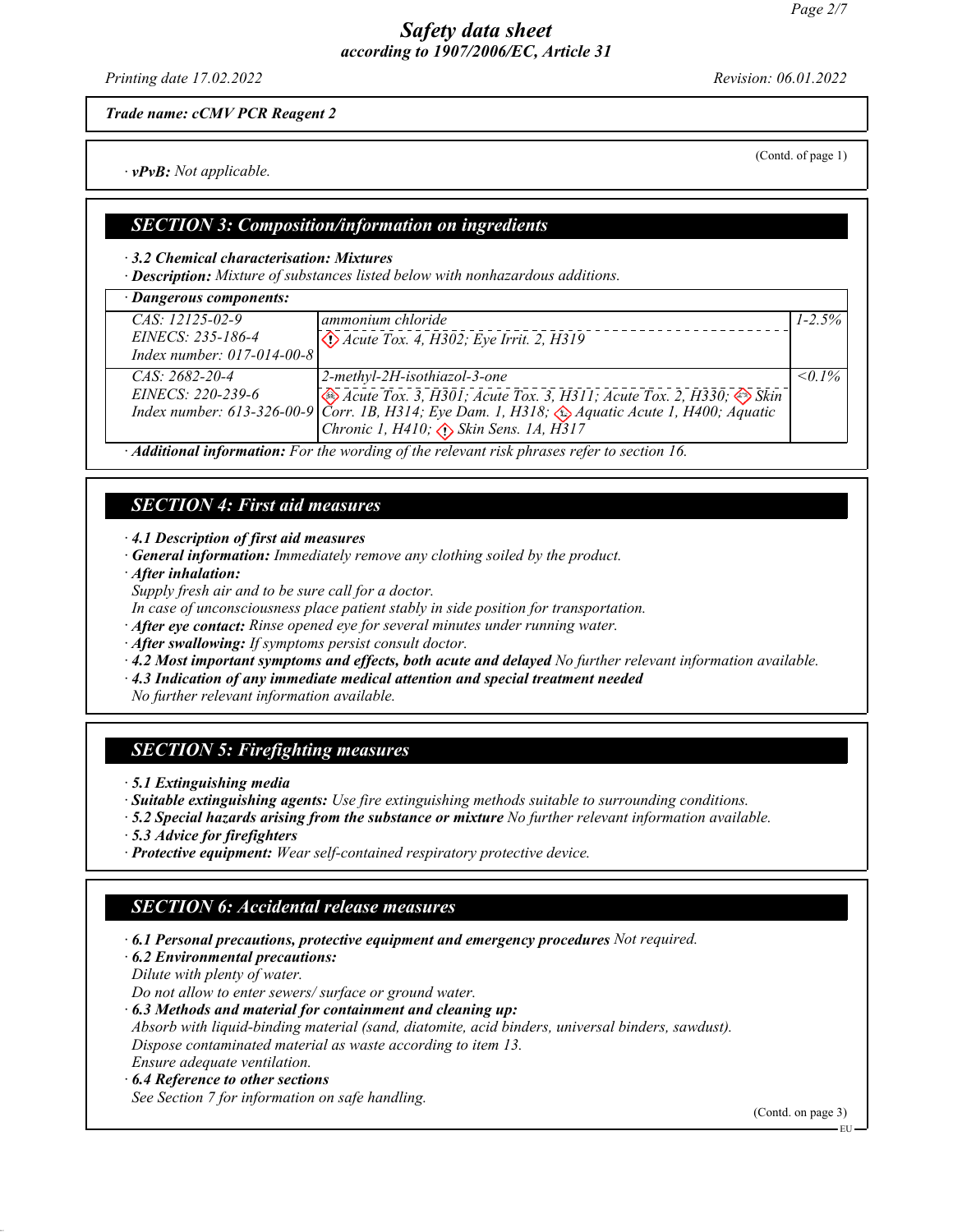*Printing date 17.02.2022 Revision: 06.01.2022*

*Trade name: cCMV PCR Reagent 2*

*See Section 8 for information on personal protection equipment. See Section 13 for disposal information.*

### *SECTION 7: Handling and storage*

*ꞏ 7.1 Precautions for safe handling*

*Ensure good ventilation/exhaustion at the workplace.*

*Prevent formation of aerosols.*

*ꞏ Information about fire - and explosion protection: No special measures required.*

*ꞏ 7.2 Conditions for safe storage, including any incompatibilities*

*ꞏ Storage:*

*ꞏ Requirements to be met by storerooms and containers: No special requirements.*

*ꞏ Information about storage in one common storage facility: Not required.*

*ꞏ Further information about storage conditions: None.*

*ꞏ Storage class: 12*

*ꞏ 7.3 Specific end use(s) No further relevant information available.*

#### *SECTION 8: Exposure controls/personal protection*

#### *ꞏ 8.1 Control parameters*

*ꞏ Additional information about design of technical facilities: No further data; see item 7.*

*ꞏ Ingredients with limit values that require monitoring at the workplace:*

*The product does not contain any relevant quantities of materials with critical values that have to be monitored at the workplace.*

- *ꞏ 8.2 Exposure controls*
- *ꞏ Personal protective equipment:*
- *ꞏ General protective and hygienic measures: Immediately remove all soiled and contaminated clothing Wash hands before breaks and at the end of work.*
- *ꞏ Respiratory protection:*

*In case of brief exposure or low pollution use respiratory filter device. In case of intensive or longer exposure use self-contained respiratory protective device.*

*Suitable respiratory protective device recommended.*

*ꞏ Protection of hands:*



*Protective gloves*

*The glove material has to be impermeable and resistant to the product/ the substance/ the preparation. Selection of the glove material on consideration of the penetration times, rates of diffusion and the degradation*

*ꞏ Material of gloves*

*The selection of the suitable gloves does not only depend on the material, but also on further marks of quality and varies from manufacturer to manufacturer. As the product is a preparation of several substances, the resistance of the glove material can not be calculated in advance and has therefore to be checked prior to the application. ꞏ Penetration time of glove material*

*The exact break through time has to be found out by the manufacturer of the protective gloves and has to be observed.*

(Contd. on page 4)

EU

(Contd. of page 2)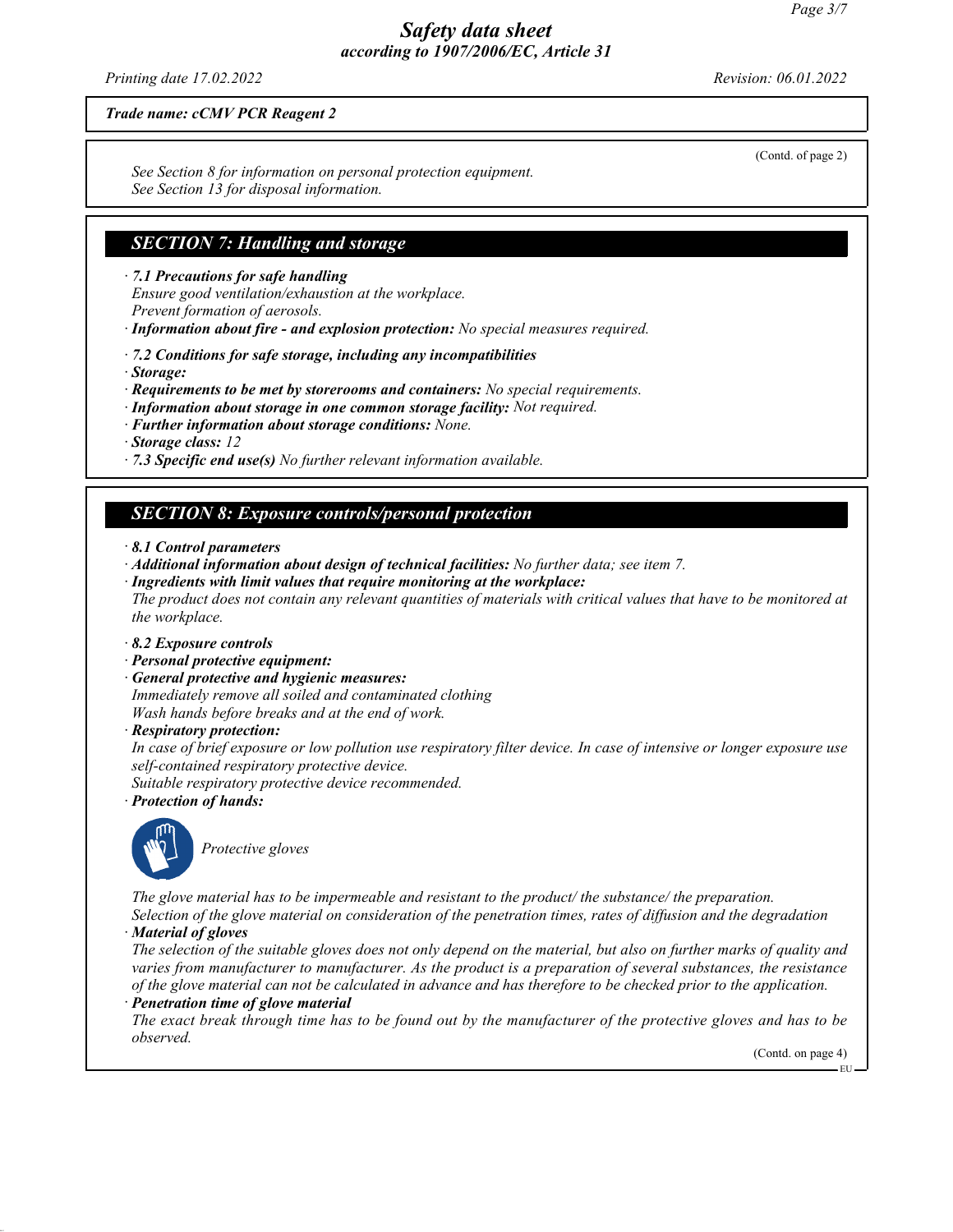*Printing date 17.02.2022 Revision: 06.01.2022*

*Trade name: cCMV PCR Reagent 2*

*ꞏ Eye protection: Goggles recommended during refilling*

| <b>SECTION 9: Physical and chemical properties</b>                                                                                |                                                                          |  |
|-----------------------------------------------------------------------------------------------------------------------------------|--------------------------------------------------------------------------|--|
| · 9.1 Information on basic physical and chemical properties<br>· General Information                                              |                                                                          |  |
| $\cdot$ Appearance:<br>Form:                                                                                                      | Fluid                                                                    |  |
| Colour:<br>· Odour:                                                                                                               | According to product specification<br>Characteristic                     |  |
| • Odour threshold:                                                                                                                | Not determined.                                                          |  |
| $\cdot$ pH-value:                                                                                                                 | Not determined.                                                          |  |
| · Change in condition<br>Melting point/freezing point:<br>Initial boiling point and boiling range: $288 \text{ }^{\circ}\text{C}$ | Undetermined.                                                            |  |
| · Flash point:                                                                                                                    | Not applicable.                                                          |  |
| · Flammability (solid, gas):                                                                                                      | Not applicable.                                                          |  |
| · Decomposition temperature:                                                                                                      | Not determined.                                                          |  |
| · Auto-ignition temperature:                                                                                                      | Product is not selfigniting.                                             |  |
| · Explosive properties:                                                                                                           | Product does not present an explosion hazard.                            |  |
| · Explosion limits:<br>Lower:<br><b>Upper:</b>                                                                                    | Not determined.<br>Not determined.                                       |  |
| · Vapour pressure:                                                                                                                | Not determined.                                                          |  |
| $\cdot$ Density:<br>$\cdot$ Relative density<br>· Vapour density<br>$\cdot$ Evaporation rate                                      | Not determined.<br>Not determined.<br>Not determined.<br>Not determined. |  |
| · Solubility in / Miscibility with<br>water:                                                                                      | Fully miscible.                                                          |  |
| · Partition coefficient: n-octanol/water:                                                                                         | Not determined.                                                          |  |
| · Viscosity:<br>Dynamic:<br>Kinematic:                                                                                            | Not determined.<br>Not determined.                                       |  |
| · Solvent content:<br><b>Organic solvents:</b><br>Water:                                                                          | 33.4%<br>62.4%                                                           |  |
| <b>Solids content:</b>                                                                                                            | 21.6%                                                                    |  |
| $\cdot$ 9.2 Other information                                                                                                     | No further relevant information available.                               |  |

# *SECTION 10: Stability and reactivity*

*ꞏ 10.1 Reactivity No further relevant information available.*

(Contd. on page 5) EU

(Contd. of page 3)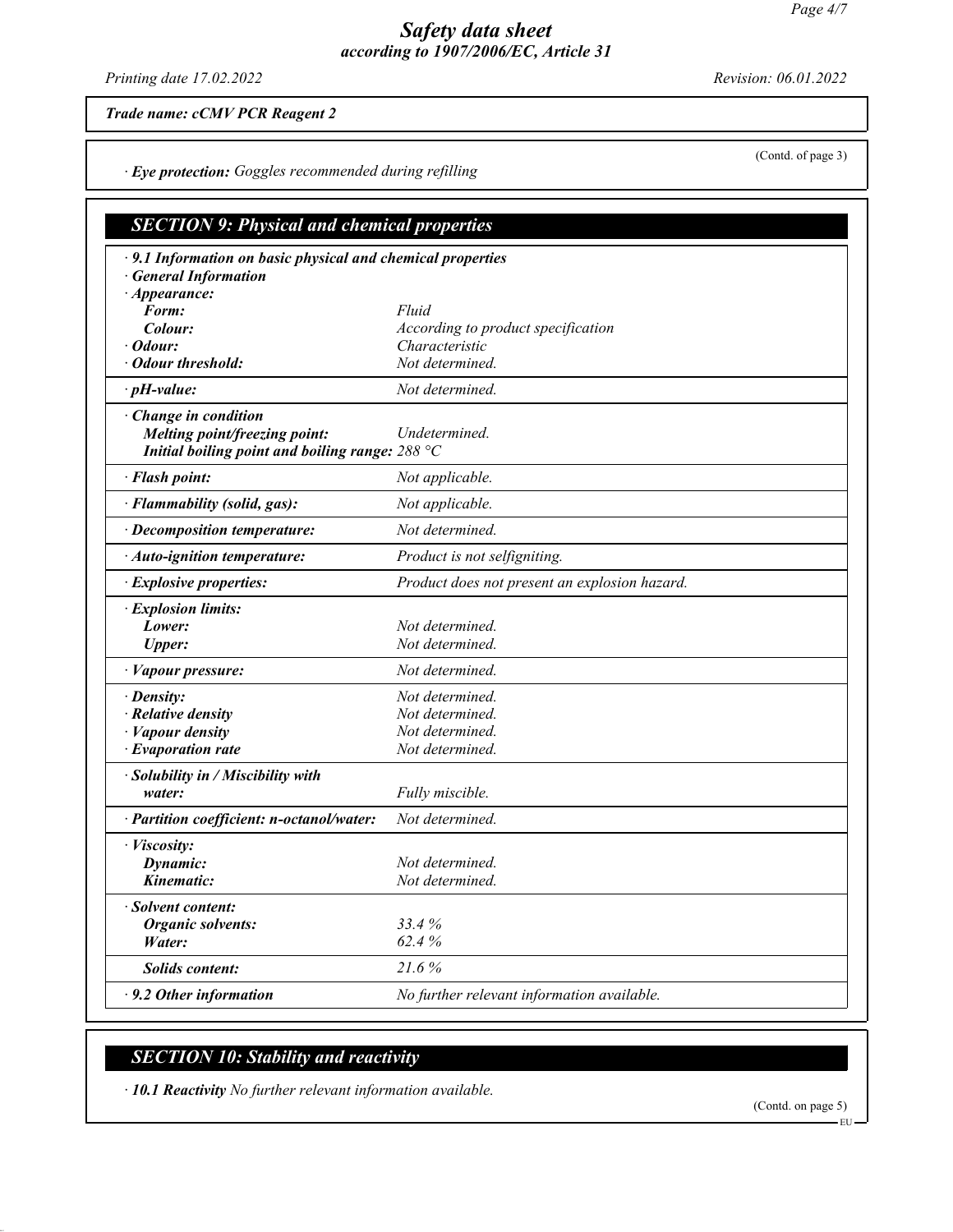*Printing date 17.02.2022 Revision: 06.01.2022*

(Contd. of page 4)

*Trade name: cCMV PCR Reagent 2*

- *ꞏ 10.2 Chemical stability*
- *ꞏ Thermal decomposition / conditions to be avoided: No decomposition if used according to specifications.*
- *ꞏ 10.3 Possibility of hazardous reactions No dangerous reactions known.*
- *ꞏ 10.4 Conditions to avoid No further relevant information available.*
- *ꞏ 10.5 Incompatible materials: No further relevant information available.*
- *ꞏ 10.6 Hazardous decomposition products: No dangerous decomposition products known.*

## *SECTION 11: Toxicological information*

- *ꞏ 11.1 Information on toxicological effects*
- *ꞏ Acute toxicity Based on available data, the classification criteria are not met.*
- *ꞏ Primary irritant effect:*
- *ꞏ Skin corrosion/irritation Based on available data, the classification criteria are not met.*
- *ꞏ Serious eye damage/irritation Based on available data, the classification criteria are not met.*
- *ꞏ Respiratory or skin sensitisation*
- *May cause an allergic skin reaction.*
- *ꞏ Additional toxicological information:*
- *ꞏ CMR effects (carcinogenity, mutagenicity and toxicity for reproduction)*
- *ꞏ Germ cell mutagenicity Based on available data, the classification criteria are not met.*
- *ꞏ Carcinogenicity Based on available data, the classification criteria are not met.*
- *ꞏ Reproductive toxicity Based on available data, the classification criteria are not met.*
- *ꞏ STOT-single exposure Based on available data, the classification criteria are not met.*
- *ꞏ STOT-repeated exposure Based on available data, the classification criteria are not met.*
- *ꞏ Aspiration hazard Based on available data, the classification criteria are not met.*

## *SECTION 12: Ecological information*

- *ꞏ 12.1 Toxicity*
- *ꞏ Aquatic toxicity: No further relevant information available.*
- *ꞏ 12.2 Persistence and degradability No further relevant information available.*
- *ꞏ 12.3 Bioaccumulative potential No further relevant information available.*
- *ꞏ 12.4 Mobility in soil No further relevant information available.*
- *ꞏ 12.5 Results of PBT and vPvB assessment*
- *ꞏ PBT: Not applicable.*
- *ꞏ vPvB: Not applicable.*
- *ꞏ 12.6 Other adverse effects No further relevant information available.*

### *SECTION 13: Disposal considerations*

- *ꞏ 13.1 Waste treatment methods*
- *ꞏ Recommendation*
- *Hand over to hazardous waste disposers.*
- *Must be specially treated adhering to official regulations.*

*Must not be disposed together with household garbage. Do not allow product to reach sewage system.*

- *ꞏ Uncleaned packaging:*
- *ꞏ Recommendation: Disposal must be made according to official regulations.*
- *ꞏ Recommended cleansing agents: Water, if necessary together with cleansing agents.*

(Contd. on page 6)

EU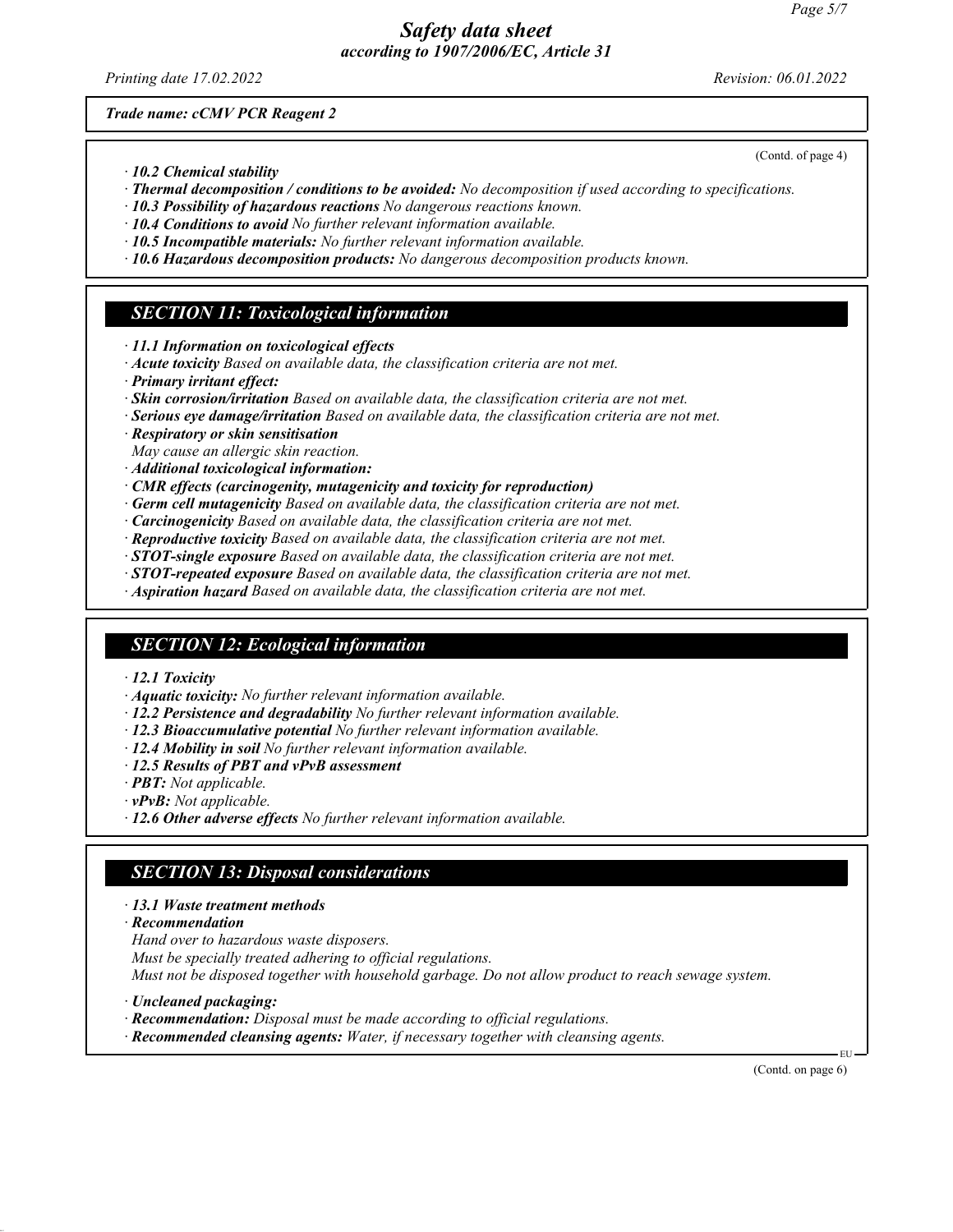*Printing date 17.02.2022 Revision: 06.01.2022*

*Trade name: cCMV PCR Reagent 2*

(Contd. of page 5)

| <b>SECTION 14: Transport information</b>                                                  |                 |  |
|-------------------------------------------------------------------------------------------|-----------------|--|
| $\cdot$ 14.1 UN-Number<br>ADR, IMDG, IATA                                                 | Void            |  |
| $\cdot$ 14.2 UN proper shipping name<br>ADR, IMDG, IATA                                   | Void            |  |
| $\cdot$ 14.3 Transport hazard class(es)                                                   |                 |  |
| · ADR, ADN, IMDG, IATA<br>· Class                                                         | Void            |  |
| · 14.4 Packing group<br>ADR, IMDG, IATA                                                   | Void            |  |
| $\cdot$ 14.5 Environmental hazards:                                                       | Not applicable. |  |
| $\cdot$ 14.6 Special precautions for user                                                 | Not applicable. |  |
| $\cdot$ 14.7 Transport in bulk according to Annex II of<br><b>Marpol and the IBC Code</b> | Not applicable. |  |
| · UN "Model Regulation":                                                                  | Void            |  |

### *SECTION 15: Regulatory information*

*ꞏ 15.1 Safety, health and environmental regulations/legislation specific for the substance or mixture*

*ꞏ Directive 2012/18/EU*

*ꞏ Named dangerous substances - ANNEX I None of the ingredients is listed.*

*ꞏ LIST OF SUBSTANCES SUBJECT TO AUTHORISATION (ANNEX XIV)*

*9002-93-1 Polyethylene glycol octylphenol ether Sunset date: 2021-01-04*

*ꞏ REGULATION (EC) No 1907/2006 ANNEX XVII Conditions of restriction: 3, 65*

*ꞏ DIRECTIVE 2011/65/EU on the restriction of the use of certain hazardous substances in electrical and electronic equipment – Annex II*

*None of the ingredients is listed. ꞏ REGULATION (EU) 2019/1148*

*<b>Annex I - RESTRICTED EXPLOSIVES PRECURSORS (Upper limit value for the purpose of licensing under Article 5(3))*

*None of the ingredients is listed.*

*ꞏ Annex II - REPORTABLE EXPLOSIVES PRECURSORS*

*None of the ingredients is listed.*

*ꞏ Regulation (EC) No 273/2004 on drug precursors*

*None of the ingredients is listed.*

*ꞏ Regulation (EC) No 111/2005 laying down rules for the monitoring of trade between the Community and third countries in drug precursors*

*None of the ingredients is listed.*

*ꞏ 15.2 Chemical safety assessment: A Chemical Safety Assessment has not been carried out.*

## *SECTION 16: Other information*

*The information provided in this Safety Data Sheet is based on our present knowledge, and believed to be correct at the date of publication. However, no representation is made*